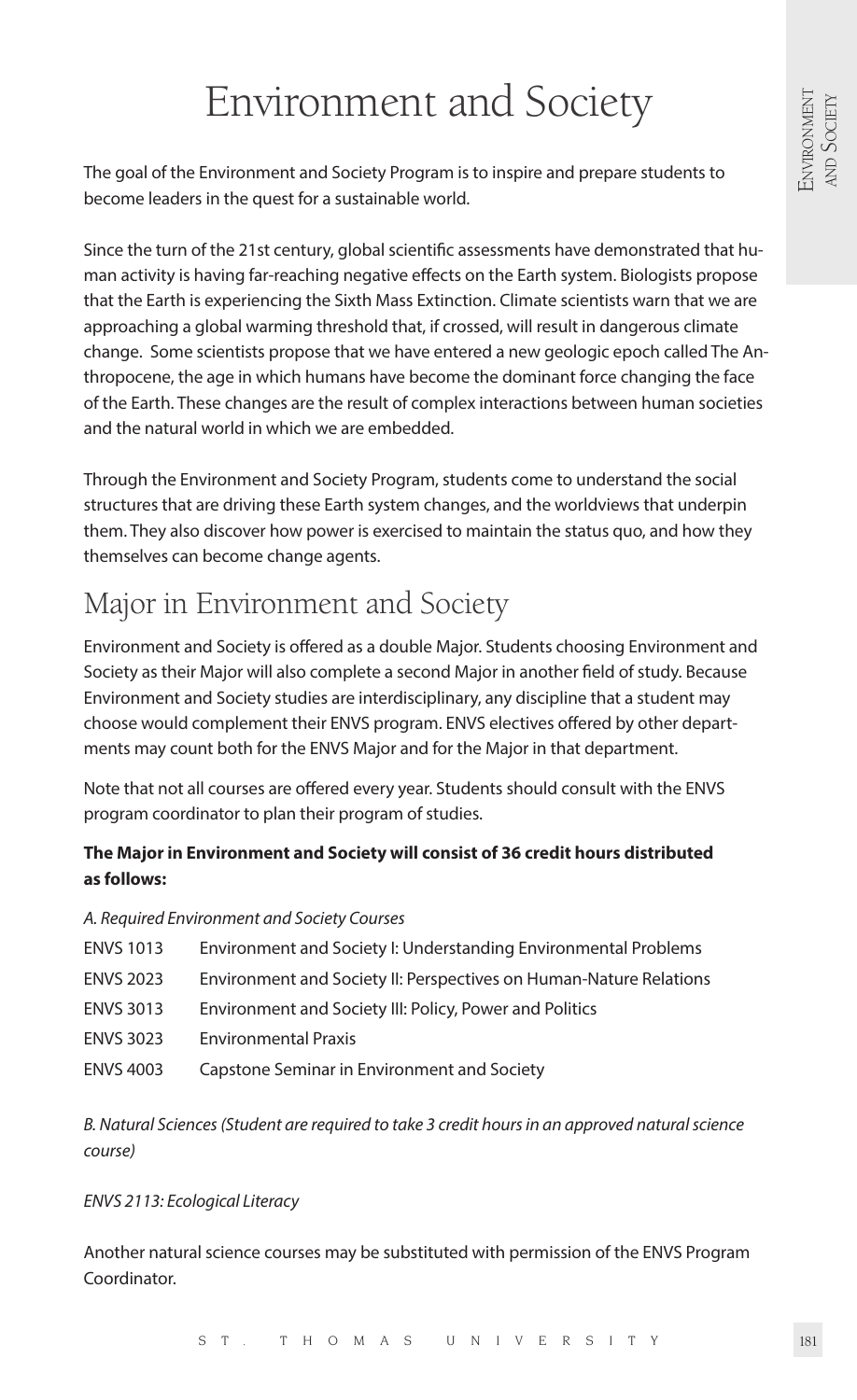*C. Electives (18 credit hours from the following):*

- ENVS 1023 Introduction to Environmental Praxis: Thinking Globally, Acting Locally
- ENVS 2123 Food, Science and Sustainability (STS)
- ENVS 2133 Religions and Ecology (RELG)
- ENVS 2203 Community Economic Development (ECON)
- ENVS 2213 Society and Ecology (SOCI)
- ENVS 2253 The Ethics of Sustainability: Thinking, Acting Green (PHIL)
- ENVS 2313 Energy and Society (STS)
- ENVS 2333 Ecological Economics (ECON)
- ENVS 2443 Environmental Psychology (PSYC)
- ENVS 3033 Nonprofit Management (BUSI 3023)
- ENVS 3053 Campus Sustainability
- ENVS 3103 Political Parties and Elections in Canada (POLS)
- ENVS 3123 The Canadian Constitution: Federalism (POLS)
- ENVS 3203 Science, Technology and Nature (STS)
- ENVS 3213 Media and Politics in Canada (POLS)
- ENVS 3323 Hunter-Gathers in the Modern World (ANTH)
- ENVS 3333 Environmental Economics (ECON 3323)
- ENVS 3723 Human Ecology (ANTH)
- ENVS 4006 Work-Study Project
- NATI 3223 Native Environmental Ethics and Ecology
- NATI 3923 Aboriginal Rights: The Land Question

Other courses may qualify as electives. Please consult with the ENVS coordinator.

# Minor in Environment and Society

# **The Minor in Environment and Society will consist of 18 credit hours distributed as follows:**

*A. Required Environment and Society Courses - 6 credit hours*

- ENVS 1013 Environment and Society I: Understanding Environmental Problems
- ENVS 2023 Environment and Society II: Perspectives on Human-Nature Relations
- *B. Electives 12 credit hours from list "A", "B" or "C" in the Majors category.*

# Honours in Environment and Society

An Honours program in Environment and Society may be arranged as an Interdisciplinary Honours. Students interested in this should consult with the ENVS Program Coordinator, the Coordinator of Interdisciplinary Studies, and the Interdisciplinary Studies section of the STU Academic Calendar.

#### **ENVS-1013. Environment and Society I: Understanding Environmental Problems**

Earth systems science reveals that the environmental conditions that supported the development of human civilization over the past 10,000 years are becoming increasingly destabilized. This course introduces students to the Earth's regulatory systems such as climate, nitrogen and phosphorus flows, forests, oceans and biodiversity, and the social structures and processes that are interfering with them. Students will come to understand that environ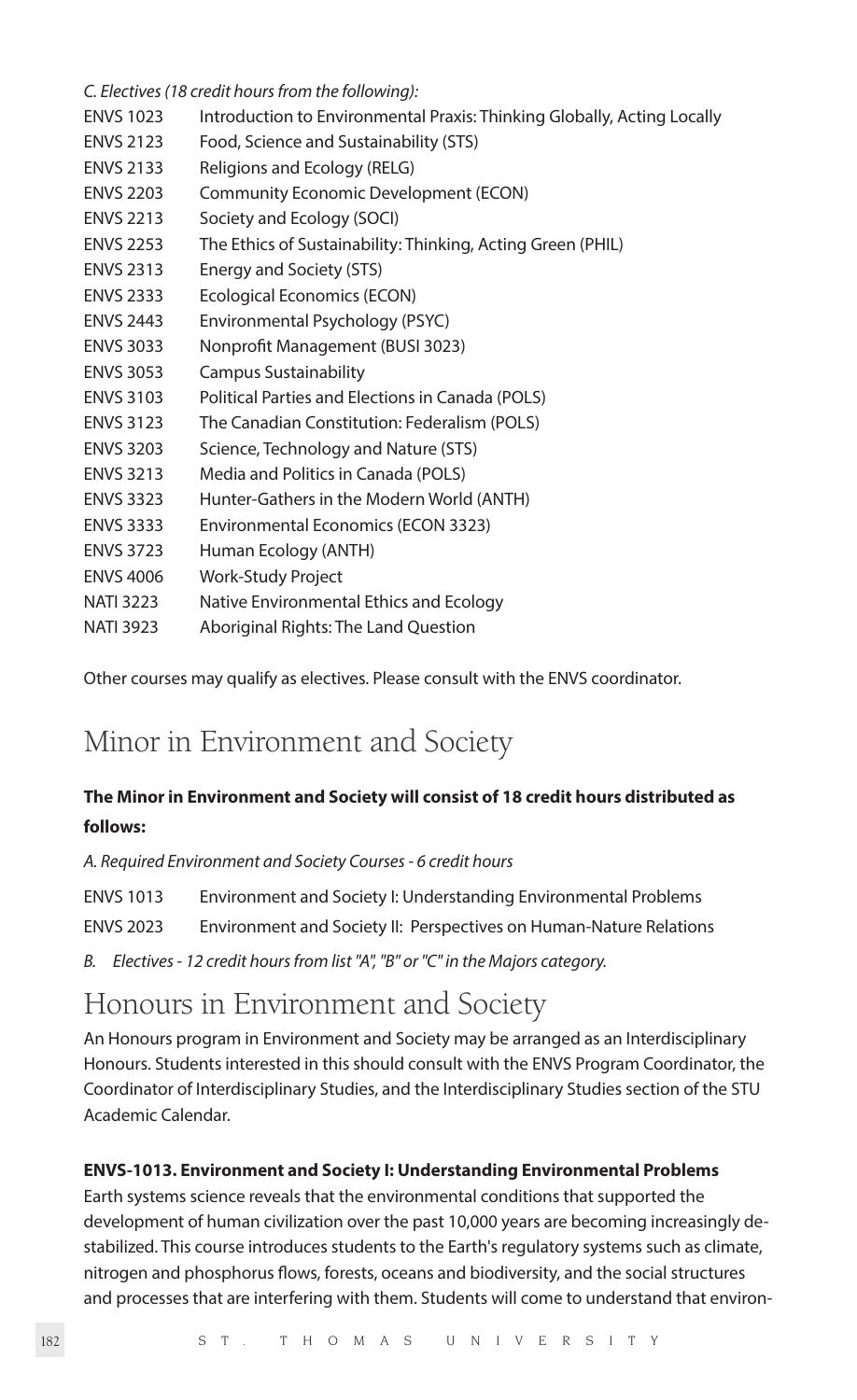mental problems cannot be solved by individual behavioural changes; solutions will require collective action to achieve systemic change.

#### **ENVS-1023. Introduction to Environmental Praxis: Thinking Globally, Acting Locally**

Praxis can be understood as reflection and action for social change. Drawing on learning in ENVS 1013, students will investigate how global environmental problems are manifested at the local level. They will then develop local action strategies to effect change in those systems. This approach will foster citizenship skills and empower students in the face of global problems. This course will qualify for the STU Experiential Learning Certificate. Prerequisite: ENVS 1013.

# **ENVS-2023. Environment and Society II: Perspectives on Human-Nature Relations (HMRT 2243)**

Social systems are constructed on a set of dominant beliefs, assumptions and values that are largely unexamined but shape the way societies perceive and interact with the natural world. In this course, students examine the dominant perspectives that give rise to environmental degradation, as well as alternative paradigms offered by Green, eco-justice, global south, sustainability, and indigenous movements. Students also engage with political, economic and cultural theories of environmental change. Prerequisite: ENVS 1013 or permission of the instructor.

# **ENVS- 2113. Ecological Literacy**

This course introduces students to key ecological concepts through the study of the Grand Lake Lowlands ecoregion where Fredericton is located, including its biodiversity and ecosystems, the flow of materials, energy and waste from the ecosystem through human systems and back again, and the implications of these flows for sustainability. As they become acquainted with the local ecoregion, students will also explore the literary tradition of nature writing in which writers infuse their intense observations of local natural history with ethical reflections on being an inhabitant, rather than simply a resident, of a place.

# **ENVS-2123. Food, Science & Sustainability (STS)**

This course explores the relationships in our society among science, technology, and food by examining the ways that technology and scientific knowledge have altered food production. In addition, we will look more broadly at how our technical relationship to food has laid the foundations of modern civilization. We will also look at advocates of alternative modes of food production and consumption who claim to redress some of the dilemmas of our modern food ways.

# **ENVS-2133. Religion and Ecology (RELG)**

Many religious traditions display a variety of stances towards the environmental crisis, ranging from indifference to reform. Through critical and comparative study, this course explores religious approaches to ecology in a variety of traditions. Topics may include environmental stewardship, deep ecology, ecoliberation, ecofeminism and ethnic indigenous ecology.

# **ENVS-2203. Community Economic Development (HMRT) (ECON)**

A course which explores the theory and practice of community economic development. It will include the examination of case studies of successful community economic development. The focus will be on the appropriateness and applicability of the model to the Maritimes.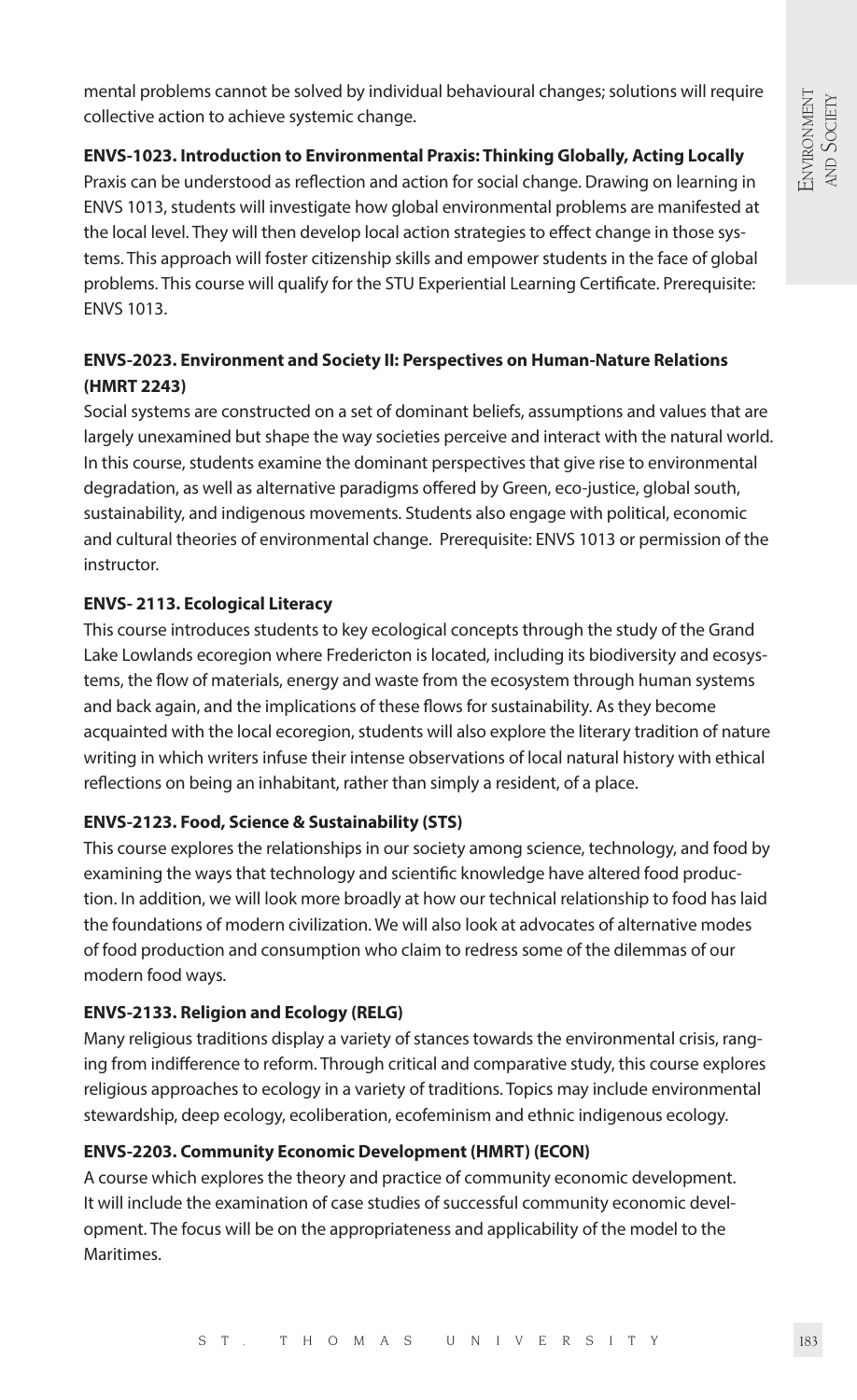#### **ENVS-2213. Society and Ecology (SOCI)**

This course is an introduction to the sociological study of environmental problems and the issues they raise, using C. Wright Mills' notion of the 'sociological imagination.

#### **ENVS-2253. The Ethics of Sustainability: Thinking, Acting Green (HMRT, PHIL)**

An historically-conscious analysis of various normative stances in environmental ethics integrated with a sustained consideration of how to apply this ethical theory to modern life. Topics may include deep and shallow ecology, biocentrism, eco-feminism, environmental justice, environmental virtue ethics, the ambiguous role of technology in the environmental crisis, the ethics of the green economy, the ethics of green public policy, a survey of various locally-employed environmental initiatives. Recommended preparation: PHIL 2213.

#### **ENVS-2313. Energy and Society (STS)**

This course examines energy systems (oil, gas, coal, hydroelectric, nuclear, and renewable) both historically and in the contemporary world, in terms of environmental and economic impacts, theories of technological change in their creation, deployment, and decommissioning, as well as public policy issues.

#### **ENVS-2333. Ecological Economics (ECON)**

Starting from the understanding that the economy is a subsystem of the ecological lifesupport system, the course utilizes a transdisciplinary approach (ecological, social and economic) to examine the problems of scale, equity, and efficiency in contemporary human social formations. The course will also discuss the distinctive policy implications of ecological economics. No prerequisite required.

#### **ENVS-2443. Environmental Psychology (PSYCH)**

Human behaviour is at the heart of a wide range of such environmental problems as global warming, ozone depletion, pollution, species extinction, deforestation, and population growth. This course emphasizes the positive role that psychology can play in supporting those human values, attitudes, and behaviour that will help to resolve these crises and advance the attainment of a sustainable future.

#### **ENVS-3013. Environment and Society III: Policy, Power and Politics (HMRT 3213)**

The modernist view is that knowledge leads to rational decisions. From an environmental perspective, however, this idea is seriously challenged. Never has society known so much about ecological and climate change; yet collective responses to these changes have failed to reverse the downward trends. This course examines this dynamic by examining the politics of the environmental crisis, and in particular the power struggles between those resisting change and those promoting alternative visions of a sustainable society. We consider how those alternative visions translate into public policy and how citizens can engage to make this happen. Prerequisites: ENVS 1013 and ENVS 2023, or permission of the instructor.

#### **ENVS-3023. Environmental Praxis (HMRT 3223)**

This course explores how alternative visions of the future translate into political action at the international, national, provincial, community, and personal levels. This involves an analysis of alternative theories of the nature of social change. A component of this course may be service learning. Prerequisites: ENVS 1013 and ENVS 2023, or permission of the instructor.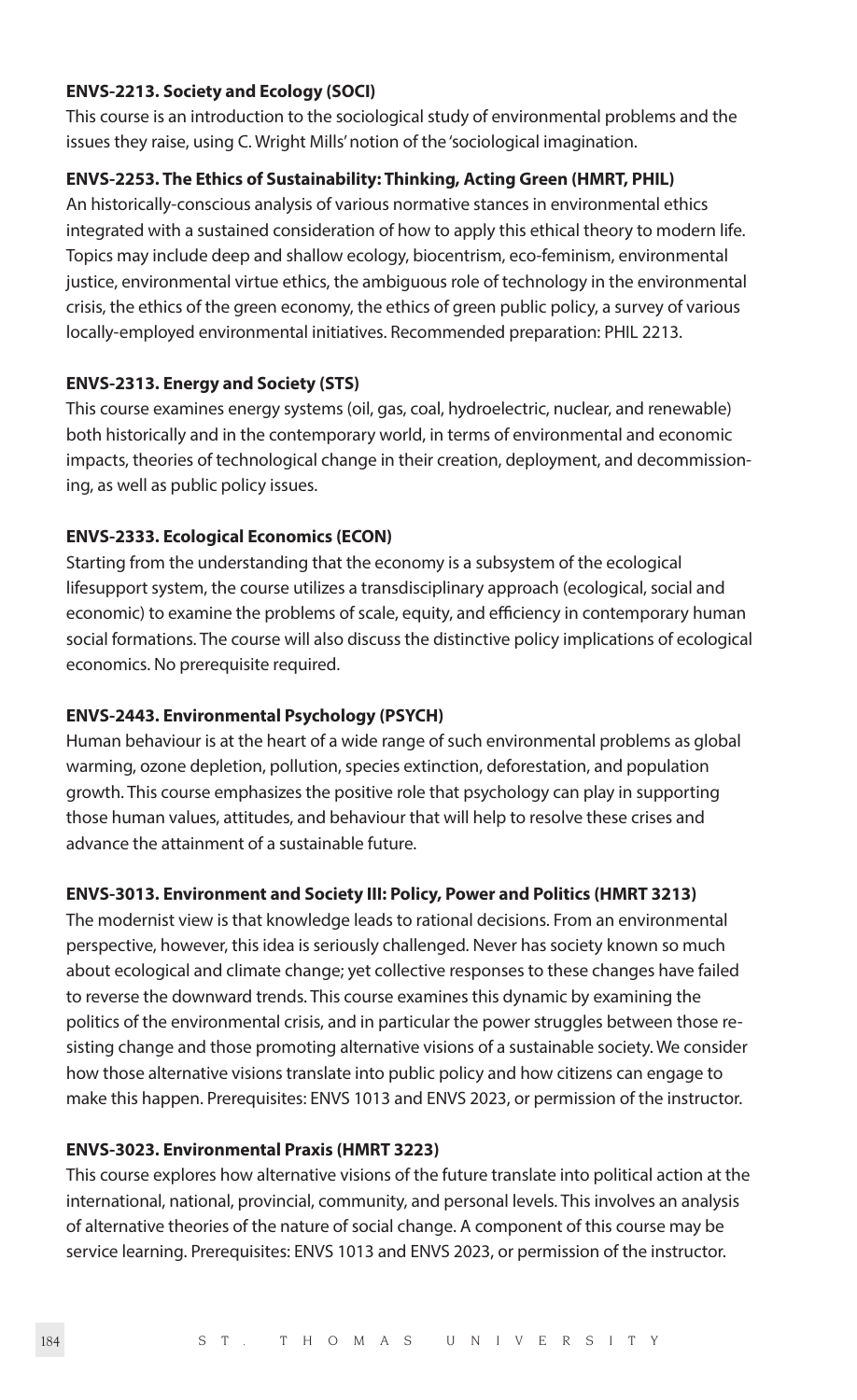#### **ENVS-3033. Nonprofit Management (BUSI 3023)**

The course introduces students to the specific issues that arise in managing nonprofit organizations. Topics covered include strategic planning, accountability, board governance, financial planning, fund raising, and human resources.

#### **ENVS- 3053. Campus Sustainability**

The course examines the practices of environmental auditing as they apply to a university campus. Topics include alternative audit designs, the role of audits in changing institutional and individual behaviour, and the contributions of social sciences to university audits. Students' projects will involve carrying out components of a university wide environmental audit.

#### **ENVS-3103. Political Parties and Elections in Canada (POLS)**

Canada's major national parties are examined in regard to their historical evolution, internal structure, ideological orientation, and public image and reputation. Trends in voting behaviour are discussed, as are the implications of voting patterns in Canada. Distinctive provincial political parties (such as the Parti Quebecois) are also considered.

#### **ENVS-3123. The Canadian Constitution: Federalism (POLS)**

This course will focus on the manner in which the evolution of constitutional law has shaped the Canadian federal system. The course will proceed primarily by means of class discussion of leading constitutional decisions and by student presentations.

#### **ENVS-3203. Science, Technology and Nature (STS)**

In this seminar, students will be asked to question the boundary between culture and nature. Although we will explore how humans have made and remade the "natural" world, often with technologies of almost unimaginable power, we will also consider how natural forces the sun, the soil, horses, rivers, germs, insects, even gravity - shape our built environments.

#### **ENVS-3213. Media and Politics in Canada (COPP 3033, POLS)**

This course will examine the role of media in Canadian politics and government. It will examine the effect of media on policy agenda setting and public opinion, and how political elites seek to use media to advance political goals. Prerequisite: POLS 1013, or permission of the instructor.

#### **ENVS-3323. Hunter-Gatherers in the Modern World (ANTH)**

This course begins by exploring the definitions of hunter-gatherers and by examining what sets them apart from other peoples. Early evolutionary views of hunter-gatherers are contrasted with current research on the diverse economic foundations of hunter-gatherer societies. The course covers questions of identity, property rights, gender, modes of production, and distribution of resources, drawing upon examples from various geographical areas. Prerequisite: ANTH 1013.

#### **ENVS-3333. Environmental Economics (ECON 3323)**

An examination of the relationship between the ecological system, economics, and institutions. Topics covered may include such issues as technological choice, steady state economics, limits to growth, the adequacy of the market mechanism, world food supplies, the economics of conservation, and alternative futures.